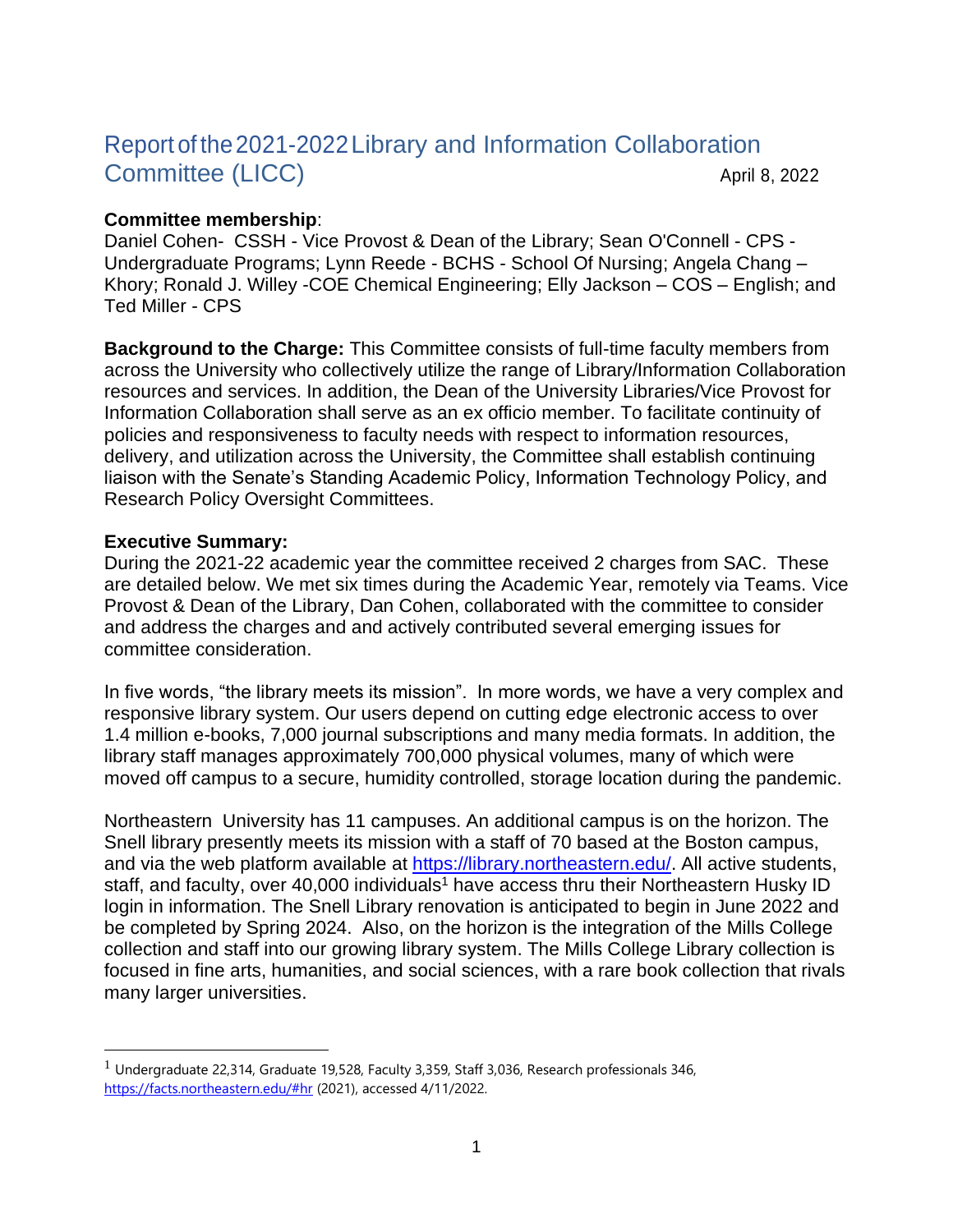Finally, the LICC asked one question in the Fall 2021 senate faculty survey. "Q5.2 - Are there any additional library resources that you desire related to your research or teaching needs?  This is beyond resources that you have requested already directly to the library" Consideration of the faculty responses to the survey question are included below.

**Charge 1.** In collaboration with ITPC, RPOC, LICC, the Provost's Office and NU ITS, evaluate the university's integrated services that support the research data lifecycle, including protocols for data management and related data curation activities, and solutions for research data storage management.

## **Committee Response:**

We "investigated" the nature of this charge and concluded that it is specific to research proposal requirements to preserve data. The library has a faculty Digital Repository Service (DRS). The IT department also runs a secure data service and the university is part of a high-performance computing cluster for big data sets. The constraint for the library serving a roll of data management is scale. The library's DRS storage capacity is limited meet the research community data curation current and future requirements. The high performance center (HPC) is another cluster to consider potential storage. This charge appears to be an ITPC requirement. The University needs to publize what options researchers have. Maybe this begins with researcher's internal proposal processing form containing a check box "does this proposal involve data lifecycle management" and if the box is check yes, provide the researcher with a University liaison who is not associated with the library but can represent the University and provide guidance to the researcher. Regardless of the live use of data, the DRS can act as a preservation (and access) home for the long-term storage of data, within size constraints.

## **Resolutions**: None.

**Charge 2:** In collaboration with NU Alumni Relations and others, assess alumni library collections access needs to develop strategies that more closely align alumni lifelong learning and professional growth with NU learning and research activities through affordable library resources.

#### **Procedures:**

We discussed and asked about specific questions about what alumni have [available a](https://library.northeastern.edu/gateways/alumni)nd what is not available from the Snell Library.

## **Findings:**

The cost of providing 500,000 alumni without a level of purchase is prohibitive. For example, providing access to a data base used in science and engineering would involve expending an additional \$2 million dollars annually. The collections budget is approximately 7 million dollars annually. Thus, to devote 30% of this to one of the large data base limits purchase and access to resources for active students, researchers,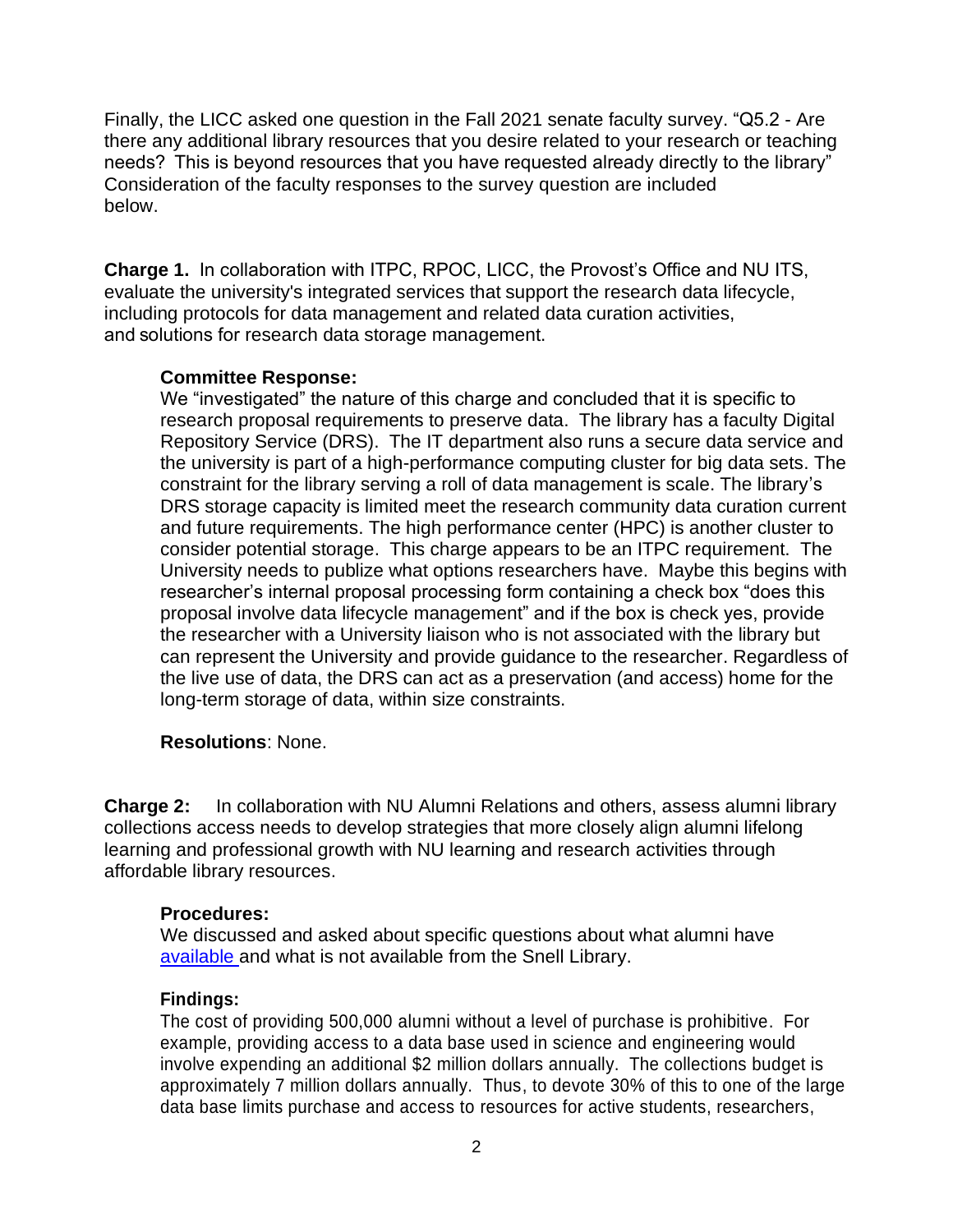faculty, and staff.

**Recommendations:** Priorization of how to expend library resources needs to be directed by Dean of Libraries with the CFO.

# **Resolutions**: None.

**Charge 3:** Charge 3 was identical to Charge 1. We received Faculty Senate permission to remove Charge 3.

# **Library Usage Statistics**:

- 10,000 students and faculty physically enter the library during a 24-hour period during the week.
- 1,000,000 entries during the past academic year, as students especially returned to the library as the pandemic ebbed. We expect the normal 2 million visits to resume next academic year.
- 60,000,000 individual sign-ons to the NU library site.
- 100,000 volumes retrieved from secure storage.
- 500,000 downloads from subscription services.
- Northeastern is a proud member of the Boston Library Consortorium<sup>2</sup> providing our users access to an additional 4,000,000 volumes.

**Snell Library Renovation**: The top-to-bottom design phase is coming to a close and construction is anticipated to begin in June of 2022 of our 32-year-old facility to meet the needs of our learning and research community.

**Mills College Merger:** Dean Cohen has visited the Mills College library in Oakland California. Their rare book collection is world class (especially strong ca. 1500-1800). Most of their collection are hard copy volumes, while most of our collections are digital. Thus, we complement each other well. Eventually, Mills will digitize portions of their collection and it will become available to the entire Northeastern community. For those who recall library numbering system, a little challenge exists. The Mills collection is on the Dewey Decimal Classification System while Northeastern is on the Library of Congress Classification System; this will take some time to merge. However, our overall digital library platform is already being worked on, so that all students and faculty at the Oakland campus will have the most modern web interface and materials available to them.

## **Summary from the senate survey**

510 faculty responded to the broad faculty senate survey issued in November 2021. "Are there any additional library resources that you desire related to your research or teaching needs?  This is beyond resources that you have requested already directly to the library." Approximately 11%, or 57, responded "YES" to this question; 288 answered "NO",

<sup>2</sup> UMass System including Amherst, Dartmouth, Lowell, UMass Med School, Bentley University, Boston College, Boston University, State Library Massachusetts, Internet Archive, Marine biological laboratory Woods Hole Oceanographic Institution Library, Northeastern University, Tufts University, University of Connecticut, University of New Hampshire, University of Rhode Island, University of Vermont, Wellesley College,Wesleyan University, Williams College